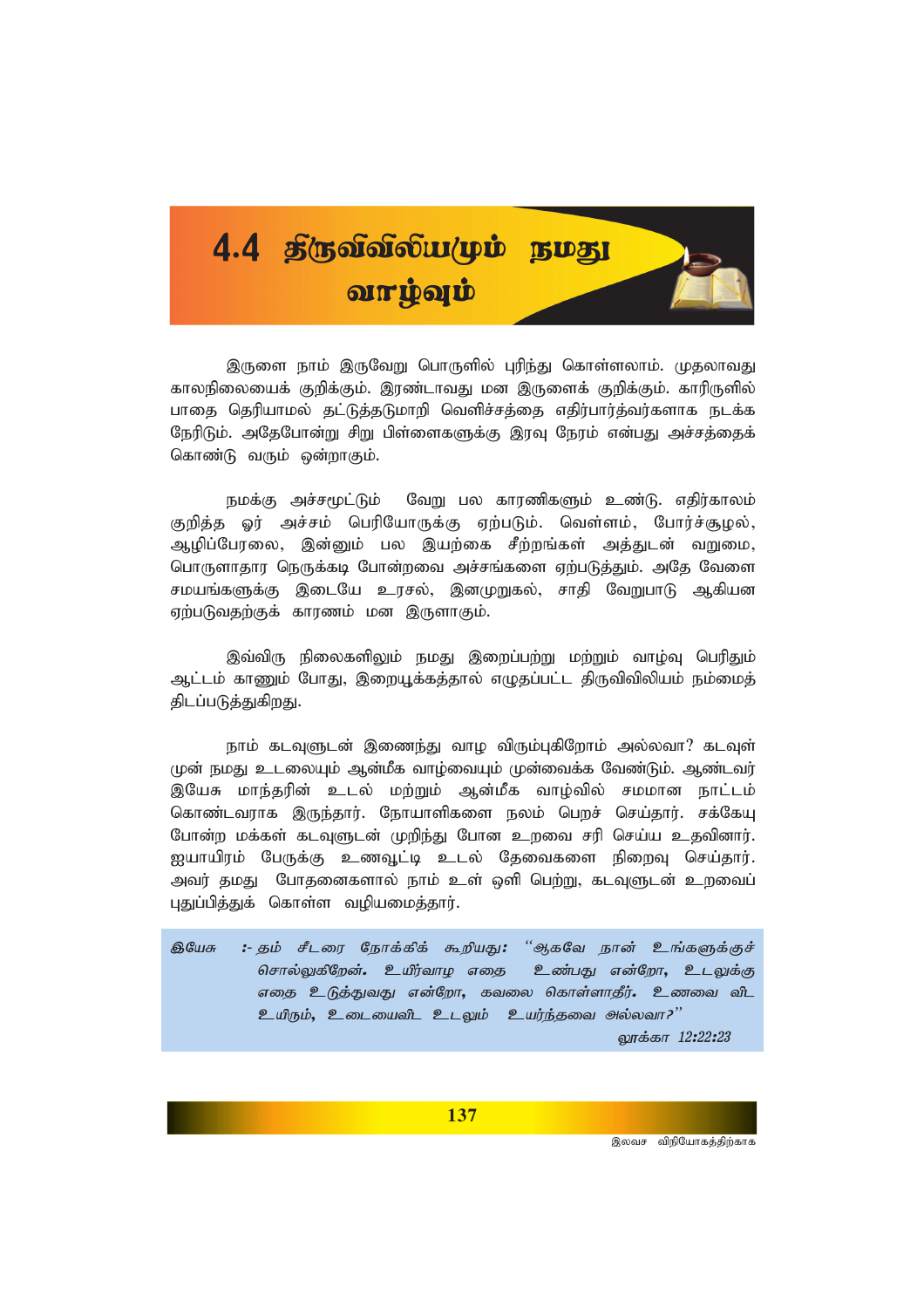நமது வாழ்க்கையைத் தெளிவான பாதையில் நடத்த உதவுவது திருவிவிலியம் ஆகும். பழைய ஏற்பாட்டில் இறைவாக்கினர் வழியாகவும் புதிய ஏற்பாட்டில் ஆண்டவர் இயேசு மூலமும் கடவுளின் மன விருப்பம் நமக்கு தெளிவாகக் கிட்டியுள்ளது.



இப் பகுதியிலிருந்து மூன்று கருத்துக்களைப் பட்டியலிடுக. *............................................................................................................................ ............................................................................................................................ ............................................................................................................................*



திருவிவிலியம் ஆன்மீக ஊட்டம் தரும் உணவாகும்

நாம் உண்ணும் உணவு உடலுக்குள் சென்று சமிபாடு அடைந்த பின்பு அவை உடலுக்குத் தேவையான இயங்கு ஆற்றலை வழங்குகிறது. இதன் மூலம் உடல் வலுவடைந்து ஒவ்வொரு அவயமும் தமக்குரிய பணிகளை செவ்வையாகவும், சுறுசுறுப்பாகவும் செய்கிறது. அது போன்றே கடவுளுடைய வார்த்தைகள் நாம் இவ்வுலக வாழ்க்கையை வாழ வேண்டிய ஆற்றலை அளித்து வருகிறது.

இலவச விநியோகத்திற்காக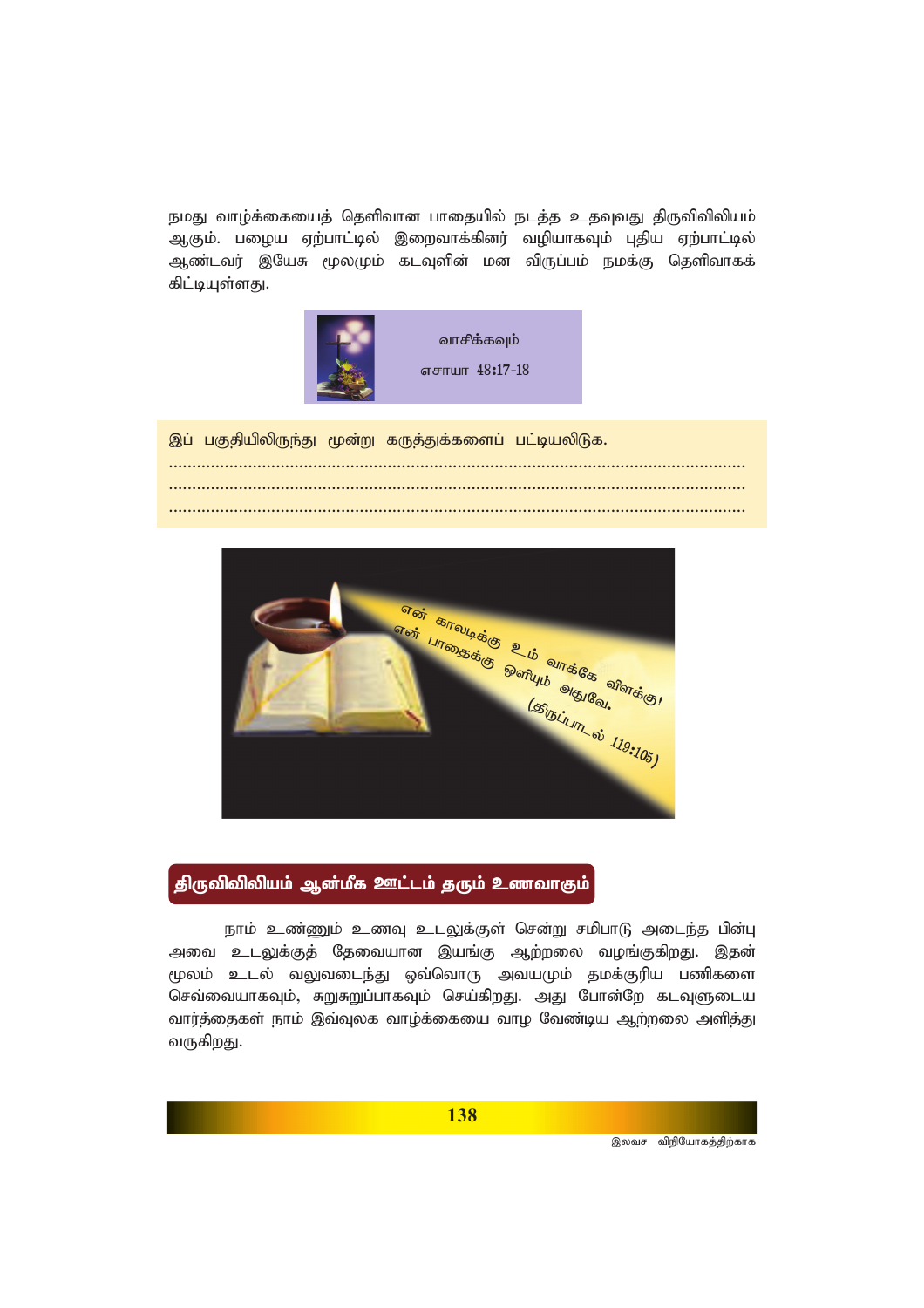## ஆன்மீக வாழ்வின் படிவளர்ச்சி

ஒரு குழந்தை தவழும் நிலையில் பாலை மாத்திரமே உணவாக *cl;nfhs;fpwJ. tsUk; NghJ jpl czit ngw;Nwhu; nfhLf;fpd;wdu;.* நன்கு வளர்ந்த பின் உடற்பயிற்சியும் அதற்கேற்ற உணவும் தேவைப்படுகின்றது.

இது போன்றே திருவிவிலியமும் நமது வாழ்வின் எச்சூழலுக்கும் பொருந்தக் கூடிய வார்த்தைகளைக் கொண்ட பெட்டகமாக விளங்குகின்றது. சிறு வயதில் திருவிவிலியத்தின் கதைகளை விரும்பிப் படிப்பதோடு வசனங்களை மனனஞ் செய்கிறோம். பெரியோரான நிலையில் திருவிவிலியத்தை முறைப்படி பகுதி பகுதியாக வாசித்து தியானித்து மன்றாடப் பழகுகிறோம். திருவிவிலிய ஆய்வுகள் சிறப்பான ஆன்மீக உணவாகும்.

| நமது வாழ்வில் துன்பம், சோர்வு, சோதனை ஏற்படும் போது திருவிவிலியம்<br>நமக்கு பக்கத்துணையாக இருக்கும். |
|-----------------------------------------------------------------------------------------------------|
| பின்வரும் சூழலில் திருவிவிலியம் உனக்கு கூறுவதை அறிவாயா?                                             |
| நீ பயப்படும் போது<br>:- நான் உன்னைத் தைரியப்படுத்துவேன்.<br>திருபாடல்கள் 91:6 தொடக்க நூல் 15:1      |
| :- நான் உனக்கு நம்பிக்கையளிப்பேன்<br>நீ சோர்வடையும் போது<br>திருப்பாடல்கள் 26:1, லூக்கா 18:1        |
| நீ கவலையாய் இருக்கும் போது :- நான் உன்னைத் தேற்றுவேன்.<br>எசாயா 66:13, திருப்பாடல்கள் 71:21         |
| குழப்பமடையும் போது<br>:- நான் உனக்கு ஆலோசனை வழங்குவேன்.<br>நீ<br>திருப்பாடல் 119:24, யோசுவா 1:9     |
| நீ துயரப்பட்டுக் கண்ணீர்<br>:- நான் உன் கண்ணீரைத் துடைப்பேன்<br>வடிக்கும் போது<br>எசாயா 25:8        |
| நீ இருளின் பள்ளத்தாக்கின்                                                                           |
| ஊடாகச் செல்கையில்<br>:- நானே உனக்கு வெளிச்சமாய் இருப்பேன்<br>திருப்பாடல் 119:15, திருபாடல் 23:4     |

இலவச விநியோகத்திற்காக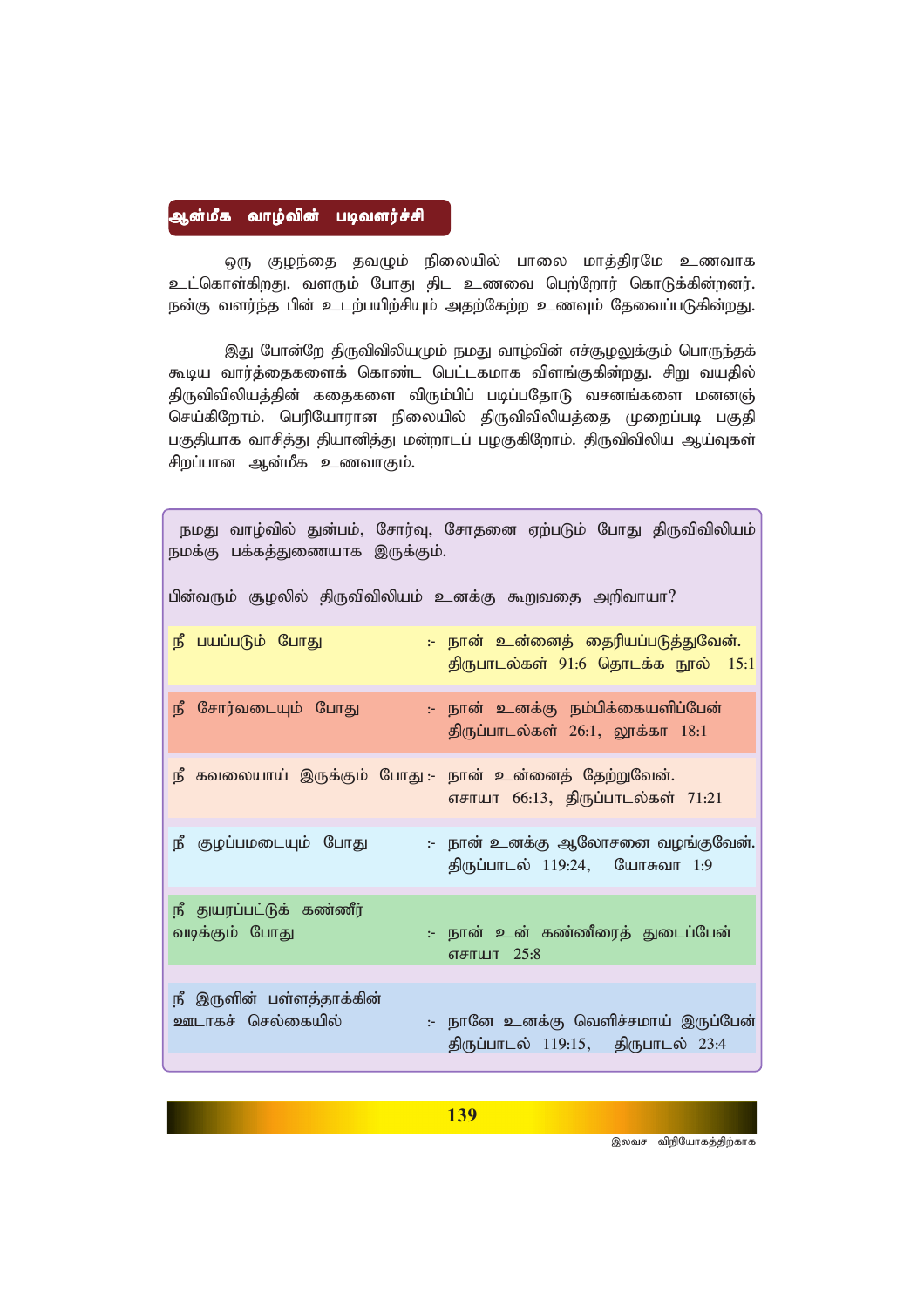## திருவிவிலியம் தரும் சிறப்புக் கட்டளை

♦ உன் முழு இதயத்தோடும், ቀ உன் முழு உள்ளத்தோடும், ቀ உன் முழு ஆற்றலோடும்,  $\ddot{\phi}$ உன் முழு மனத்தோடும்,  $\ddot{\phi}$ உன் கடவுளாகிய ஆண்டவரிடம் அன்பு கூர்வாயாக உன் மீது நீ அன்பு கூர்வது போல உனக்கு அடுத்திருப்பவர் மீதும் அன்பு கூர்வாயாக. (லூக்கா 10:27)

மேற்காணும் வசனத்தை ஆழ்ந்து கவனிக்கும் போது கடவுளின் மீதும் ஏனைய மனிதர் மீதும் அன்பு கொள்வதற்கு நாம் உண்மையிலேயே அதிகமான ஆன்மீக ஊட்டத்தைப் பெற்றிருக்க வேண்டும்.

## இந்த அன்பை வெளிப்படுத்தும் முறைகள்

- $\boldsymbol{\cdot}$ ் பிறருடைய தன்மைகளை ஆராய்ந்தறிய முயலாது, எவ்வித எதிர்பார்ப்பும் இன்றி உதவி செய்யப் பழகுதல்.
- $\boldsymbol{\dot{\cdot}}$  கடவுள் நமக்கு மன்னித்தது போல நமக்கு எதிராக பிறர் செய்யும் தீமைகளை மன்னித்தல்.
- $\boldsymbol{\hat{X}}$  அனைத்து மனிதர்களின் நன்மை மற்றும் விடுதலை சார்பாகப் பணியாற்றுதல்.

திருவிவிலியத்தை நமது வாழ்வின் மையமாகக் கொள்வதன் மூலம் கடவுளின் விருப்பத்தை அறிந்து கொள்ள வாய்ப்பு கிட்டுகிறது.



**140** 

இலவச விநியோகத்திற்காக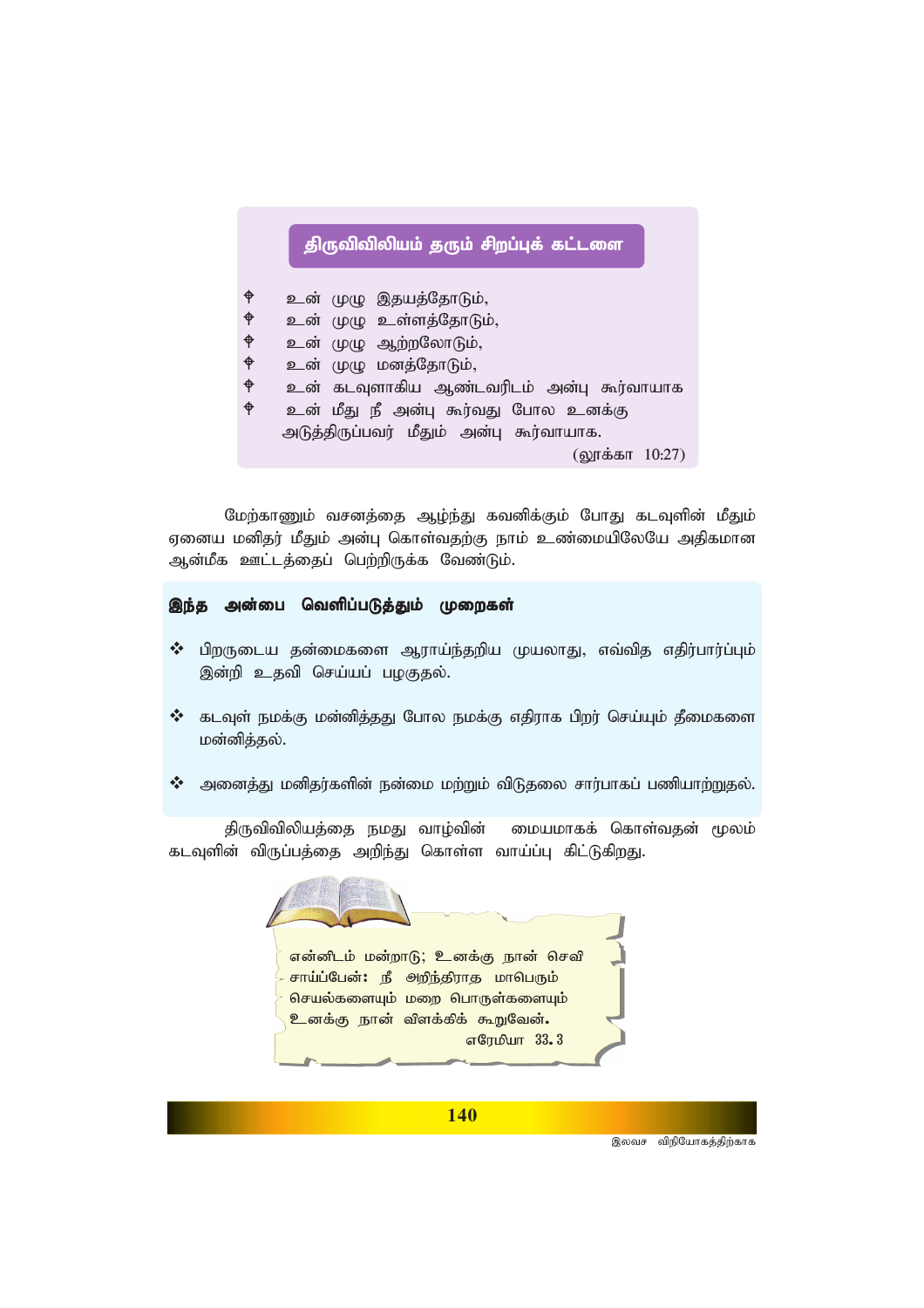மேற் காணும் வசனம், தியானம் மற்றும் மன்றாட்டு வாழ்க்கையை வலியுறுத்துகிறது. கடவுளிடம் நெருங்கியத் தொடர்பை ஏற்படுத்தும் தேவையை உண்ர்த்துகிறது. இடைவிடாது தியானித்து மன்றாடும் ஒருவர் தன்னில் தானே பெரும் மாற்றத்துக்கு உள்ளாகிறார்.



இவ்வகையில் திருவிவிலியம் ஒரு ஆசானைப் போன்றது. திருவிவிலியம் ஒரு நல்ல ஆலோசகராகவும் விளங்குகிறது. நம் வாழ்க்கைப் படகைக்கொண்டு நடத்தும் சுக்கான் போல பயன்படுகிறது.



திருவிவிலியம் நமது வாழ்க்கையில் நிறைகுறைகளைச், சீர்தூக்கி பார்க்கும் ஒரு கண்ணாடியைப் போன்றது. நமது எதிர்கால வாழ்விற்கு வழிகாட்டும் தொலைக்காட்டியைப் போன்றது.

141